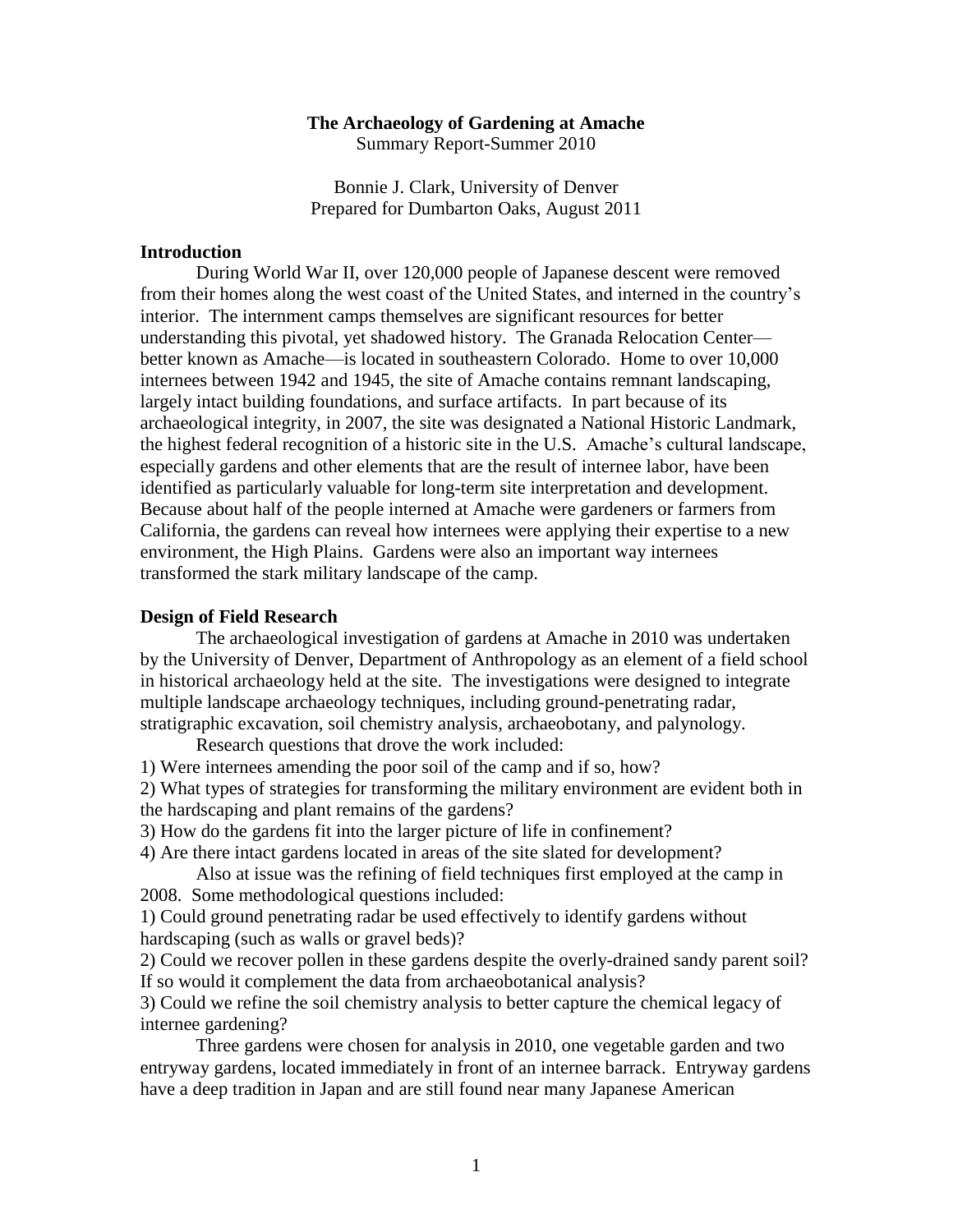residences. Because of the historical records kept at the camp, these features can be at connected to specific internee households, at least at certain times in the camp's occupation. We chose one entryway garden photographed at the time the camp was occupied, and another identified during site survey in an area of the site slated for possible future development. The vegetable garden chosen for analysis was also visible in historic photographs. It is adjacent to the camp's water tower, which site managers plan to renovate and return to the camp. Better understanding of that garden's location and significance will assist site managers during construction activities in this vicinity.

### **Results of Garden Investigations**

To better capture the relatively shallowly buried, and often ephemeral garden features of the camp, we employed fine-grained ground penetrating radar analysis. Woody vegetation (such as sagebrush) was cleared to allow for better coupling between the 400 MHz antenna and the ground surface. We also ran transects at a very close, 25 cm spacing. Our results were very promising, particularly in the vegetable garden. Despite only having been demarcated originally by a light fence, the boundaries of the garden, especially the corners, were quite visible in the GPR reflections (Figure 1). Test excavations in this garden revealed remnants of the light wood and wire fence that appears to have been the source of the GPR anomaly. These results bode well not just for the future of research at Amache, but also for the application of GPR for landscape archaeology of ephemeral features.

Similarly, the soil chemistry analysis suggested even more subtle ways of identifying garden locations. There are notable differences between the nutrient concentrations and patterns of nutrient concentrations in the garden samples and those from control sites. At shallow depths, nutrient concentrations are similar across all sites because of soil deposition since the camp was abandoned. At greater depth, the historic garden surfaces show distinct differences in soil chemistry (Figure 2). Garden sites often showed greater variability between units within a garden than did the three control sites, even though the three non-gardened pits were at much greater distances from each other and had different (though non-garden) histories. This suggests that human gardening activities had a great influence on the spatial heterogeneity of soil nutrients. It also implies a significant investment in both amending the soil and watering gardens. Although these activities were performed for only three years, they have left a legacy in the soil 60 years later.

Excavations in one of the entryway gardens suggest one source for these soil nutrients, composted food remains. We recovered crumbled eggshell distributed lightly but evenly throughout the garden contexts revealed in the excavation. While that excavation occurred, we were lucky to be visited by a former Amache internee who recalled the use of eggshell and tea leaves in the preparation of gardens. These food resources, however, were not equally available to all internees, but primarily to those who worked in the mess halls located in each block. And indeed in the six overall gardens tested to date at the camp, only the entryway garden in 12H has yielded eggshell. Yet, the soil chemistry does indicate pervasive soil amendment of all gardens, indicating a wide variety of strategies were probably employed to enhance the very poor soil of the camp.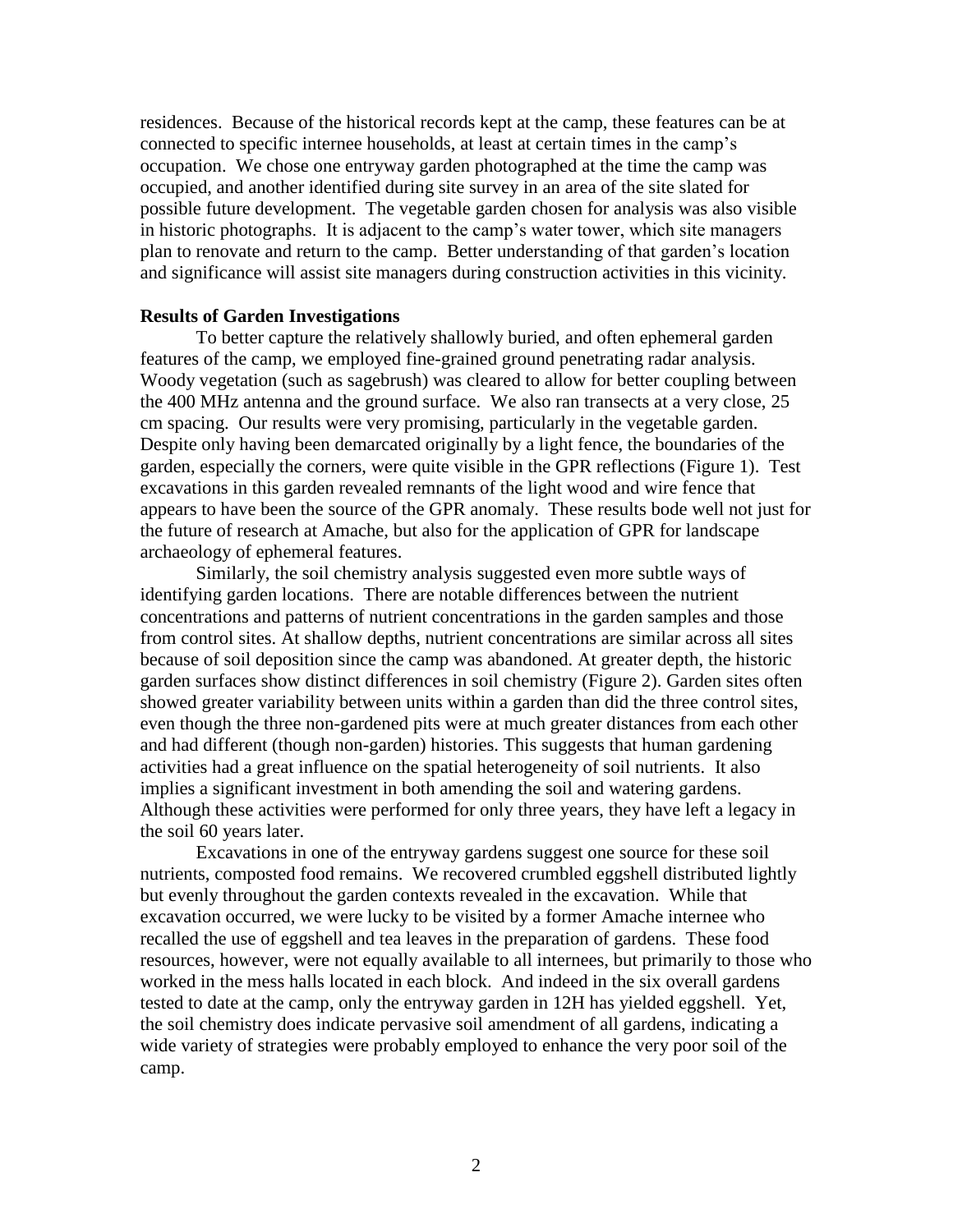Analysis of the macrobotanical and pollen evidence from the gardens likewise indicates significant internee investment in improving the stark environment of the camp. In some gardens, higher than expected quantities of remains associated with locally available plants, such as yucca, asters, and purslane, suggest the deliberate transplanting of more decorative local plant species. Other plants were clearly exotics that were brought to the gardens at some effort, including cattail, rose, elderberry, dogwood and even canna. Canna is employed in the tropics as a food source and may reflect Hawaiian foodways conserved at great effort in the camp.

Other strategies and resource networks are reflected in the non-organic materials employed in the gardens. Scavenged materials were employed in a number of the gardens, perhaps none so dramatically as the one where broken water pipes were placed into the ground collar up to create attractive planters (Figure 3). Large construction materials such as these would not have been widely available, especially because the camp dump was located outside the guarded perimeter. Like the eggshell, this material reveals explicit strategizing to acquire gardening materials. All three of the gardens excavated this summer yielded wire of varying gauges. The pervasive presence of wire in the gardens is particularly noteworthy given that its use was restricted to the war effort and it was not available for purchase. The wire in these gardens was likely scavenged or stolen from stores of construction materials, practices that former internees recall as widespread throughout the camp. Interestingly, some of the wire appears to have been made into homemade barbed wire, perhaps in an attempt to keep small browsers common to the area, especially Cottontail rabbits, out of the gardens.

The gardens of Amache also reflect the relationship of internees to the larger physical and social environment of the Arkansas River Valley where the camp was located. Internees made great use of materials available near, but beyond, the barbed wire perimeter of the camp, especially gravel and larger river cobbles. Although many of these materials were gathered from the banks of the Arkansas River four miles north of camp, others evidence even greater movement of internees. This summer excavations revealed two large stones used as decorative garden elements: one of quartz, the other petrified wood. Both of them derive from a type of geological formation the nearest outcrop of which is about 40 miles from Amache. Historic accounts indicate that internees could get permits to travel, both for work and in the case of organized youth groups, for pleasure. If collected on one of these forays such specimens are not only decorative, they are mementos of the nearby landscapes of freedom outside camp.

#### **Conclusion**

This work models a set of methods effective for archaeological analysis of relatively recent gardens. By combining interdisciplinary analysis and careful controlled test excavations, a robust data set was captured from these features. These results suggest the cultural landscape of Amache includes gardens with significant integrity and data potential. This knowledge is key to responsible, long-term site management. This work also reveals specific data about the way this confined community was connected to each other through the sharing of valuable, if scavenged resources, and to the physical setting through the use of local and not so local natural resources. They reveal a people with great skill in transforming the land and great determination to do so in a location they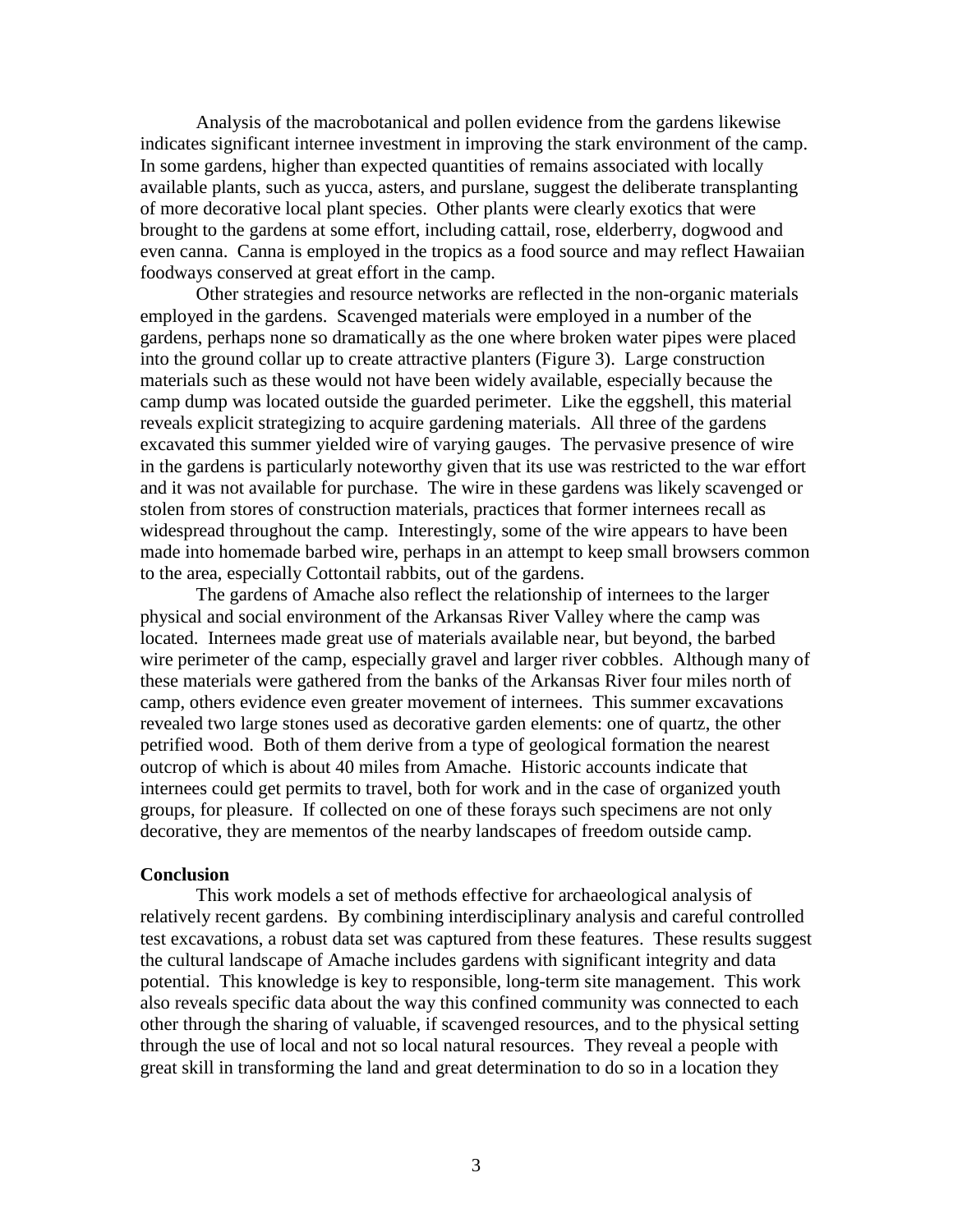were forced to inhabit. This work thus contributes to the anthropological study of placeways, identity, and the strategies of confined peoples.



Figure 1 – GPR imagery for victory garden area at 15-30 cm. Fence anomaly is annotated by box in upper right hand corner. Test excavations were located in this area.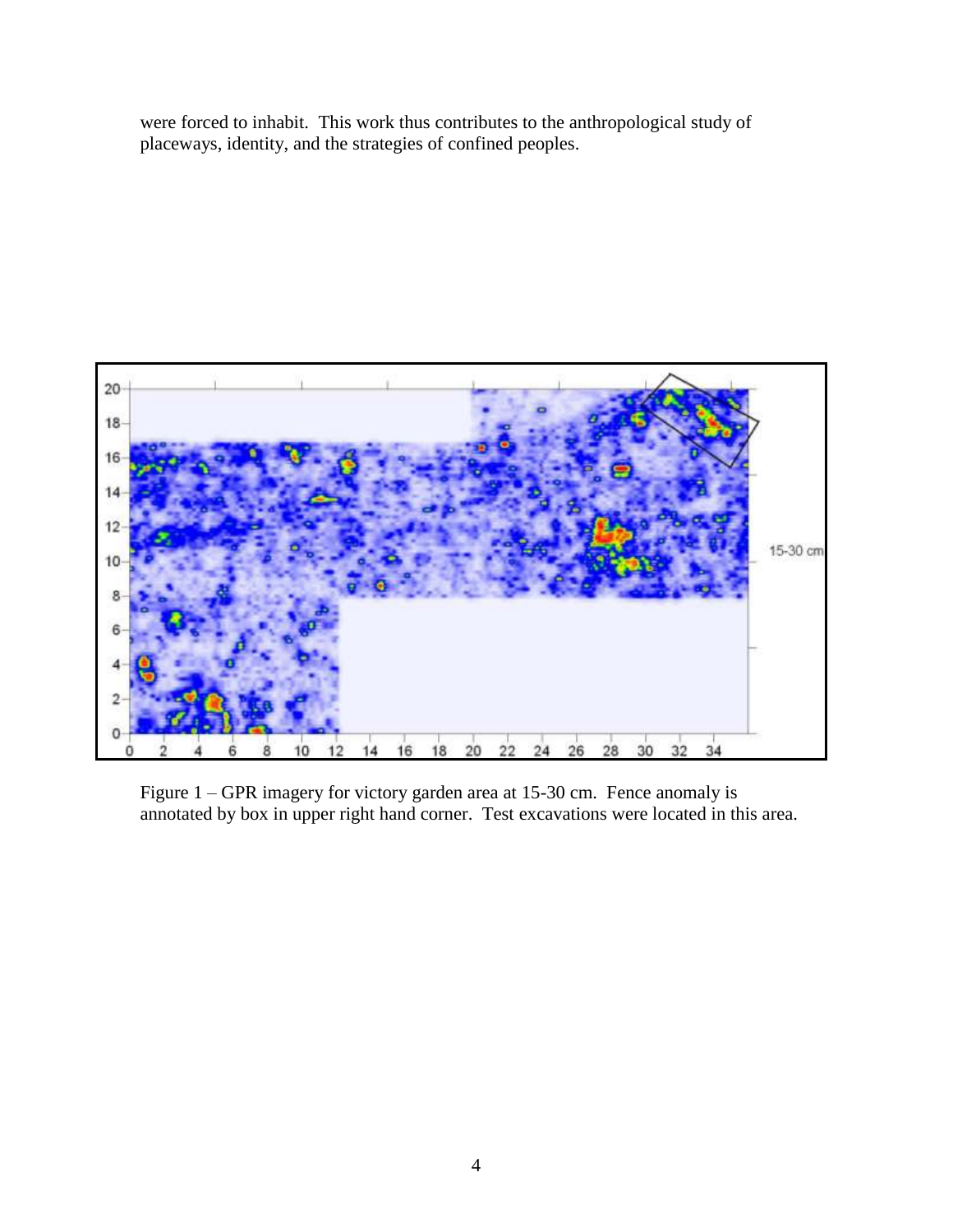

Figure 2 – Example of soil chemistry profile showing marked elevation of soil nutrients (in this case ammonium nitrogen) in the garden levels of test excavations as compared to the control plots.

### **NH4-N**